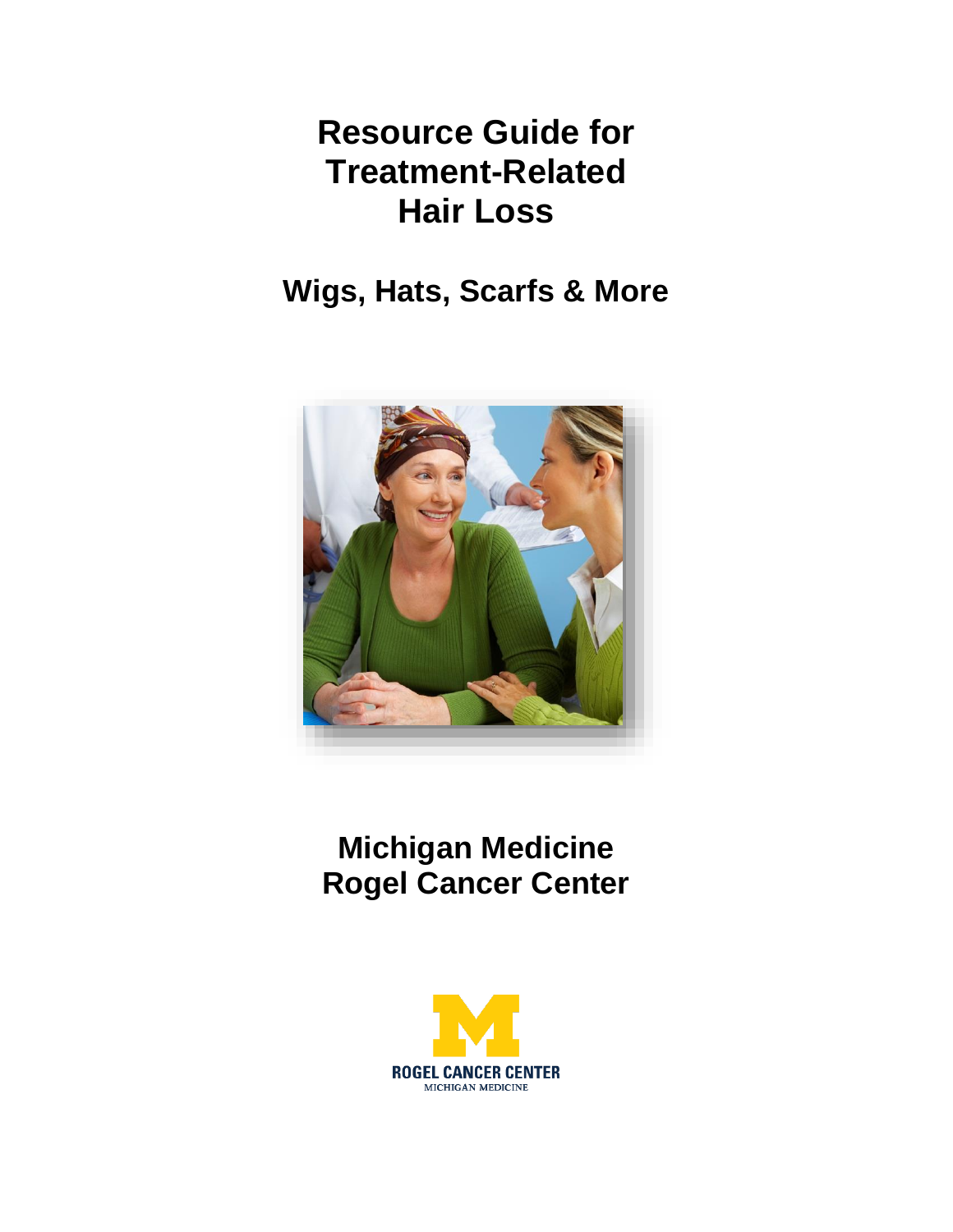## **About this Resource Guide**

This resource guide has been made to help patients find resources for hair loss products.

## **About Hair Loss**

Chemotherapy and radiation therapy used in the treatment of cancer may cause hair loss. The amount of hair loss varies by treatment and dosage. Hair loss can occur on the head, face, arms, legs and underarms. Hair loss from cancer treatment is most often temporary and hair grows back after treatment ends. Ask your health care provider what you can expect about hair loss with your individual treatment plan.

## **Managing Hair Loss Due to Chemotherapy/Radiation**

Management of hair loss is a personal decision. You need to do what feels right for you. For some, that's embracing being bald, for others, it's wearing a wig, head scarf, or cap. If you choose not to wear a head cover, make sure to keep your head covered from the cold and from the sun. The following are options to consider, the best option is the one that is most comfortable for you:

- **Short Hair** Cut your hair short if you are expecting hair loss during chemotherapy/radiation. Since hair often does not fall out evenly, some find losing short hair less distressing. Some people shave their heads once their hair begins to fall out.
- **Wigs** If you are interested in purchasing a wig, the best time to do this is before you lose any hair. This helps the stylist create the best match. Many insurance companies will pay for a wig, so be sure you have it written as a prescription from your health care provider (usually written as "cranial prosthesis").
- **Scarves, Caps/Hats, Turbans,**  Some people find that these are the easiest and most comfortable options. You can use what you already own, or you may purchase custom items made for people who are undergoing chemotherapy/radiation.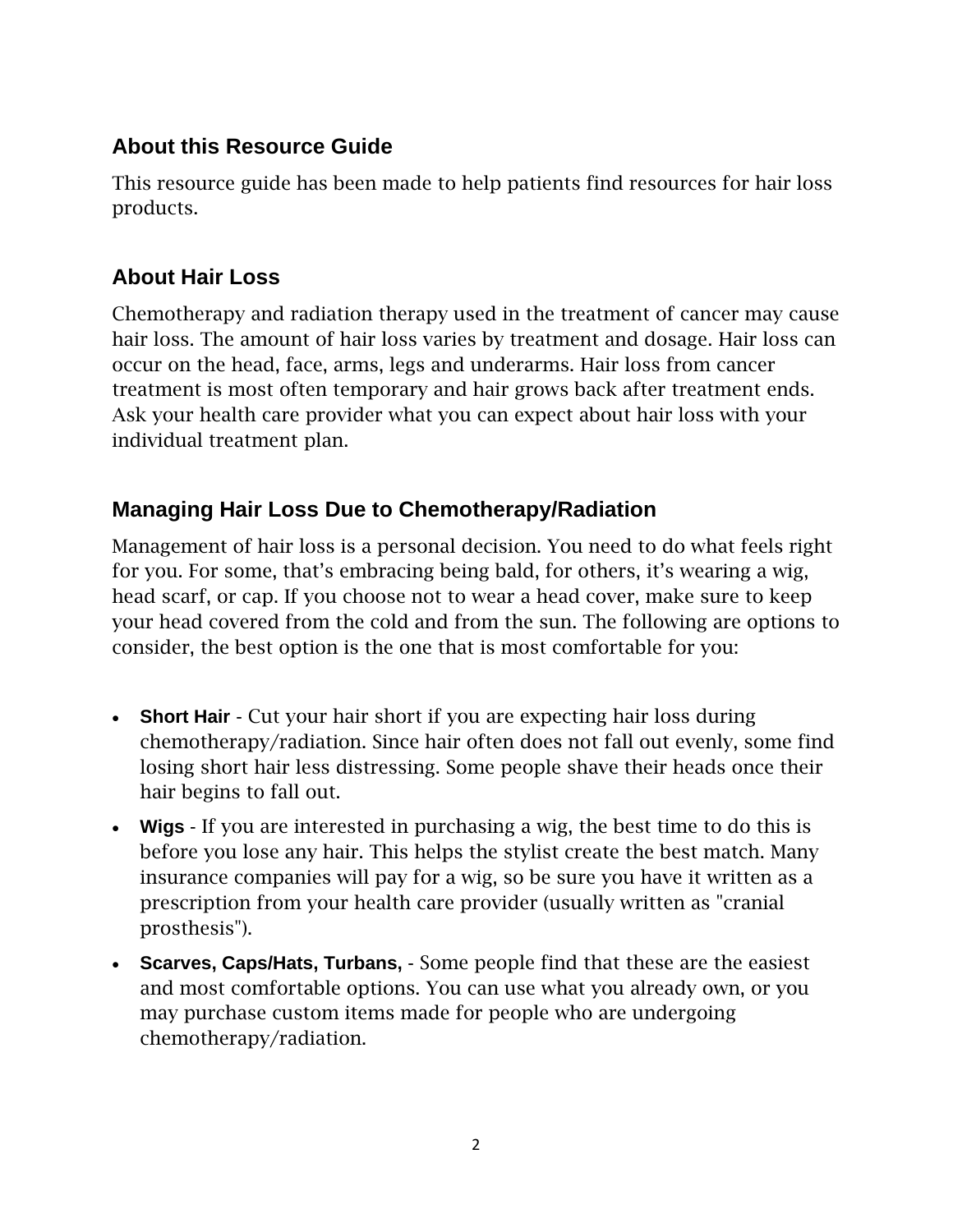## **University of Michigan Rogel Cancer Center Resources**

These services are available to cancer patients and their families at the University of Michigan.

## **Wig Bank**

Through generous donations, the Wig Bank offers one free wig to any UM patient. There are two places where you can meet with a wig consultant:

- 1. Patient Assistance Center (PAC) on Level 1 of the Cancer Center, room 1139.
- 2. Guest Assistance Program (GAP) office (near the Cashier's office), second floor, room 2B203 of University Hospital.

To schedule an appointment, call the Wig Bank at 1-800-888-9825. You may also walk-in for a consultation.

### **Patient and Family Resource Center**

The center offers a variety of resources for cancer patients who are experiencing hair loss:

- Information about hair loss due to cancer treatments.
- Vendor catalogs of wigs, hats, and other headpieces.
- Videos about hair loss, how to wear and use scarves and turbans.
- Internet availability for searching hair loss topics and services.

For more information on cancer, visit the center on Level B2/Ground Floor of the Cancer Center, or call (734) 647-8626. The center is open Monday-Friday, 8:30 am to 4:30 pm.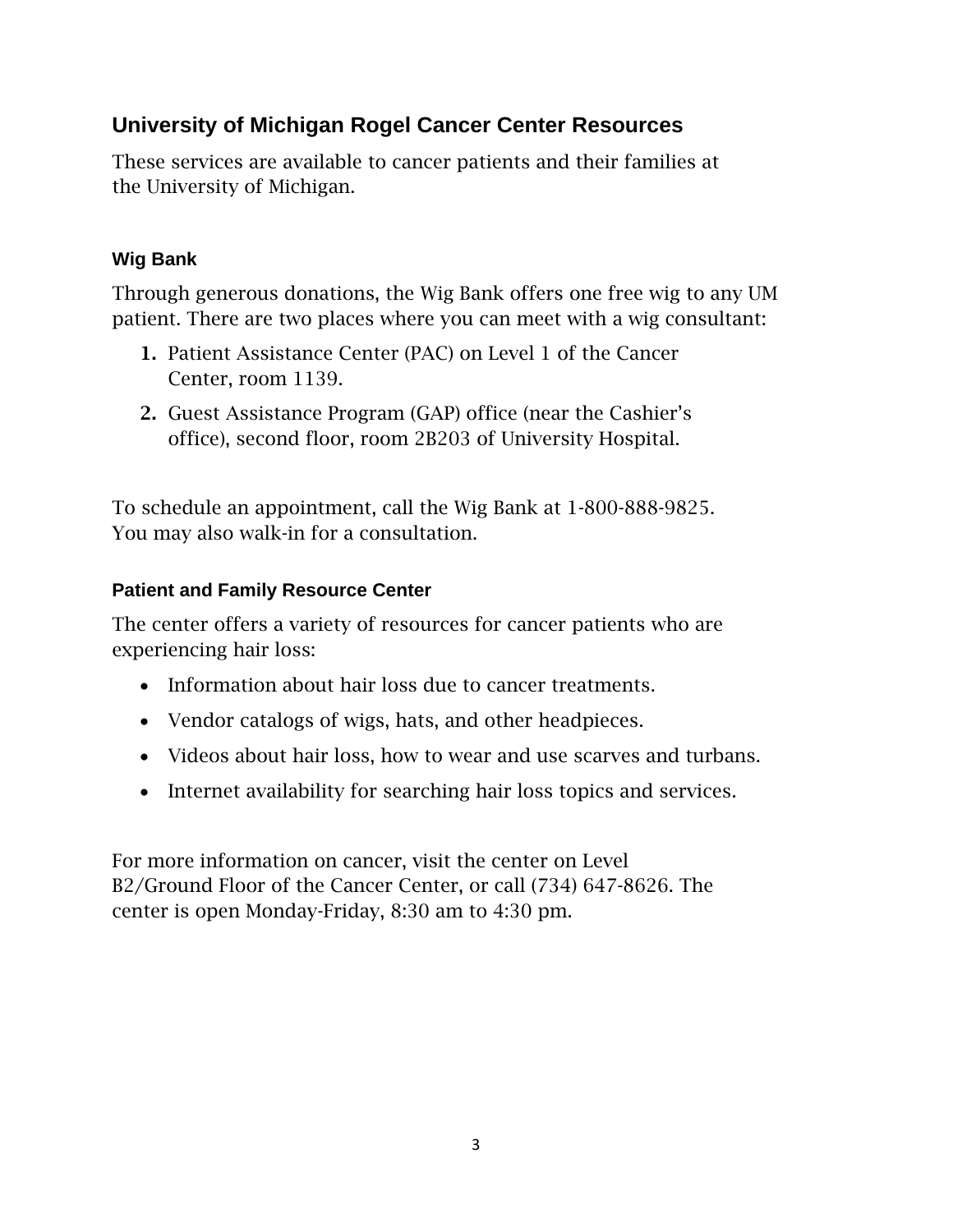## **Community Resources**

#### **Look Good/ Feel Better®**

This is a free program offered through the American Cancer Society (ACS) within local communities.

The program is designed to help women and men undergoing cancer treatment learn to cope with appearance-related side effects. Hands-on instruction is offered by cosmetologists and skin care experts; tips on wigs, turbans and scarves; and complimentary cosmetics. The program is offered in group format, one-on-one consultation or as self-help materials. Registration for the Look Good/Feel Better® program is required. Please call, 1-800-395-LOOK to find a program near you, or to ask for free of charge self-help materials for women and men.

#### **For Women**

Visit, **http://lookgoodfeelbetter.org/programs/women** for more information.

#### **For Men**

Visit, **http://lookgoodfeelbetter.org/programs/men/#main** for more information.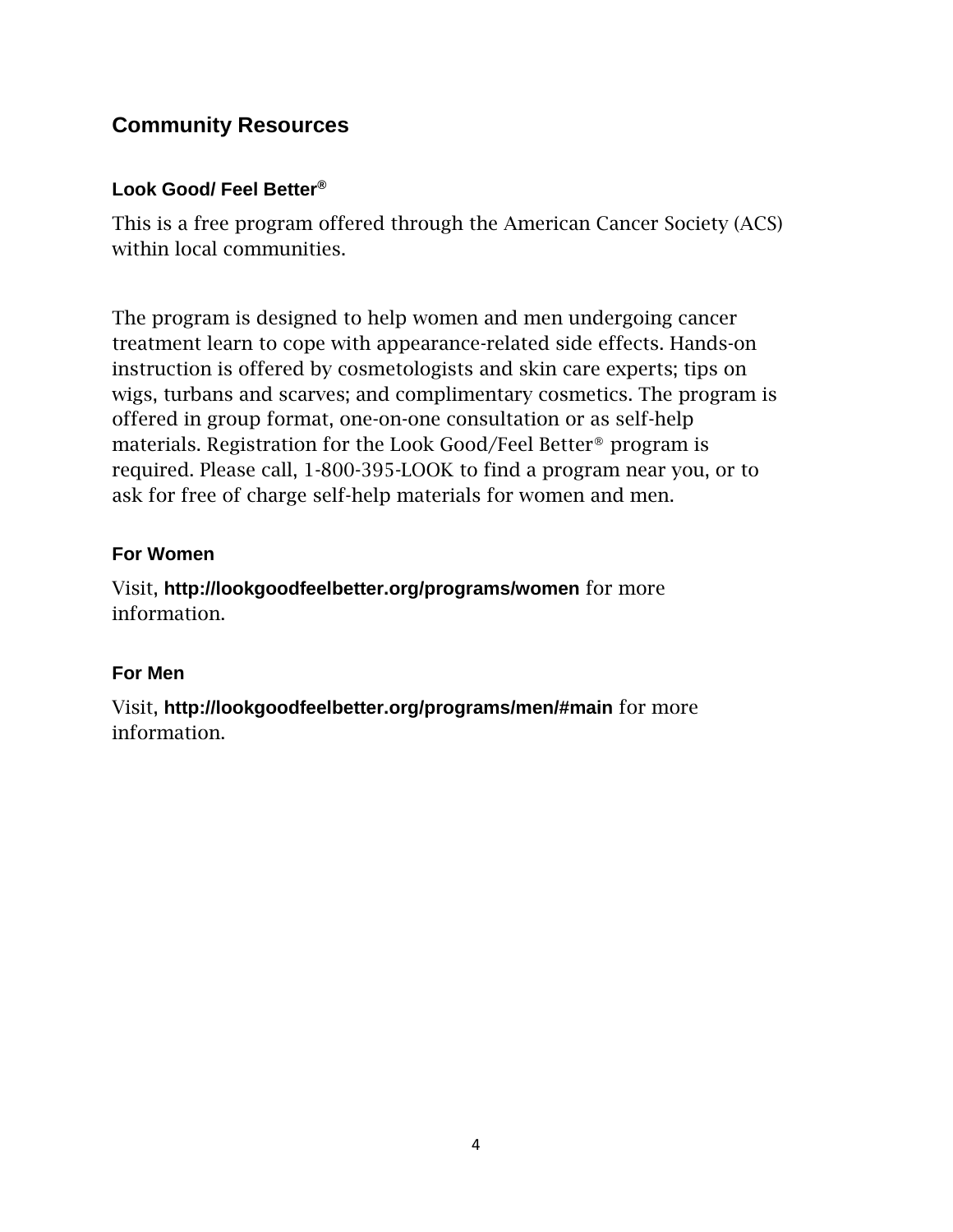## **Frequently Asked Questions**

If you decide to purchase a wig, there are few things to think about. We suggest calling beforehand to make sure the store or salon specializes in helping cancer patients.

## **Possible Questions for Stores/Salons:**

- Is there a private room for my consultation/fitting?
- Does the store/salon provide consultations for men and women?
- Are walk-ins welcome, or do I need to make an appointment?
- Does this store/salon offer discounts to cancer patients?
- What is the average price for a natural wig?
- What is the average price for synthetic (man-made) wig?
- Do you carry a variety of wigs, bangs and hair pieces?
- Do you help with insurance reimbursement or must I do this myself?
- Is it possible to return the wig if needed? (Many state's health regulations do not allow this.)
- Do you carry a selection of head scarves, turbans and hats? If so, is there someone who can teach me how to style my scarf or turban?

## **Websites that offer Wigs and Other Solutions for Hair Loss related to Chemotherapy/Radiation**

If you purchase wigs online, there's no way to tell what you are really buying until it arrives at your door. If you do buy a wig online, be sure you can return it for any reason.

The University of Michigan Rogel Cancer Center does not endorse any of these sites. We have listed them for educational purposes only.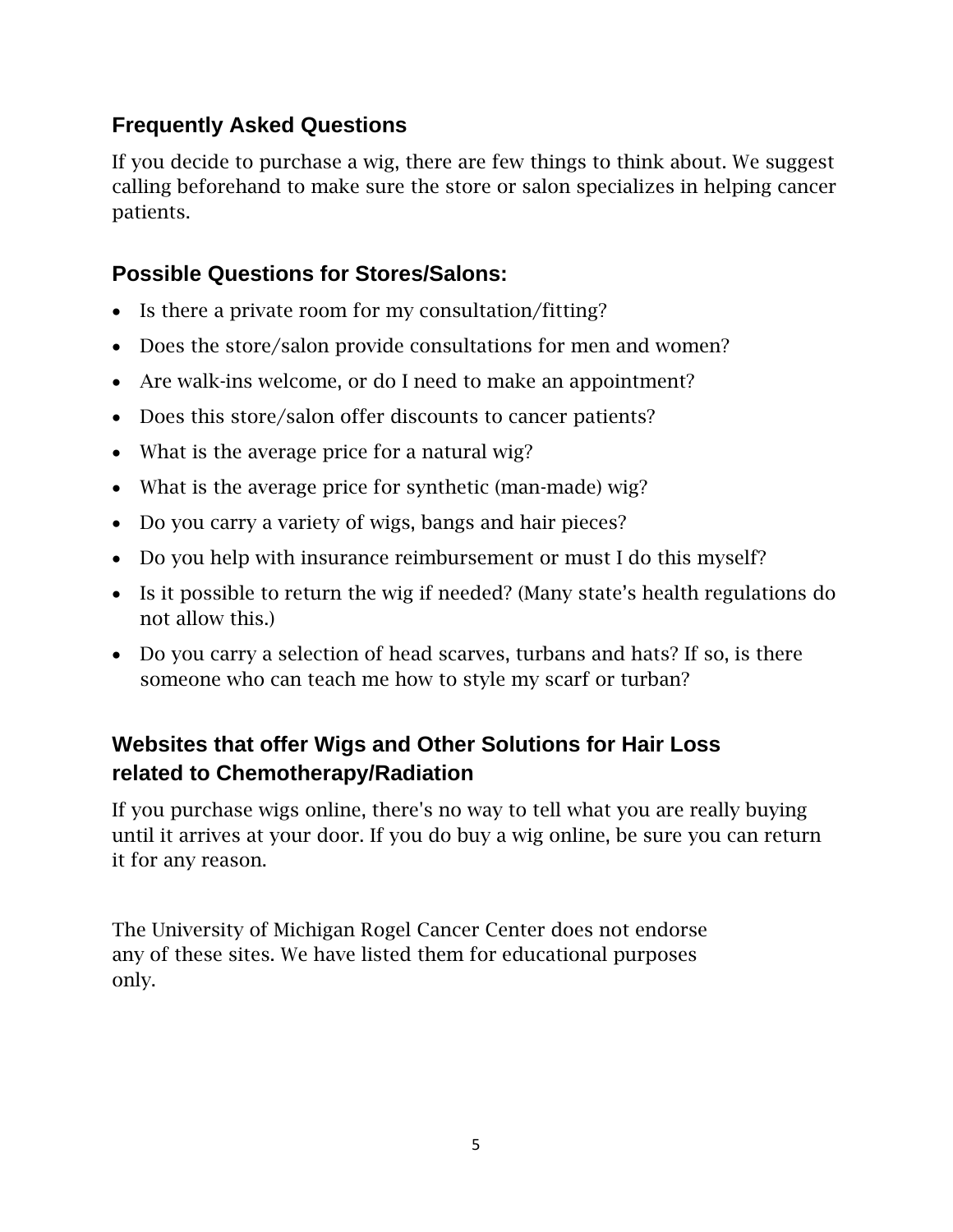## **Wigs, scarves, and other head wear**

| <b>Website</b>              | <b>Address</b>                    |
|-----------------------------|-----------------------------------|
| Anokhi Scarves              | http://www.anokhiusa.com          |
| Chemo Savvy                 | http://www.chemosavvy.com         |
| Doma Designs                | http://www.domadesigns.com        |
| Hats, Scarfs and More       | http://www.hatsscarvesandmore.com |
| <b>Headcovers Unlimited</b> | http://www.headcovers.com         |
| <b>Hello Courage</b>        | http://www.hellocourage.com       |
| Shear Pointe, Inc.          | http://www.shearpointe.com        |
| Soft Hats                   | http://www.softhats.com           |
| <b>TLC Catalog</b>          | http://www.tlcdirect.org          |

## **Wigs and Salons**

| Website                                     | <b>Address</b>                                       |
|---------------------------------------------|------------------------------------------------------|
| <b>Advanced Hair</b><br>Solutions           | http://www.advancedhairsolutions.com                 |
| All About Women's<br><b>Health Boutique</b> | http://allaboutwomenshealthboutique.com/dnn          |
| <b>Another Look Hair</b><br>Institute       | http://anotherlookonline.com                         |
| <b>Baron Unlimited</b>                      | http://store.baronunlimited.com                      |
| Brown & DeLine                              | http://brownanddeline.com                            |
| Comfort Wigs, ETC                           | http://www.comfortwigsetc.com                        |
| Dennis Todd Hair<br>Salon                   | http://www.dennistoddwigs.com                        |
| Envy Wigs                                   | http://www.envywigs.com                              |
| Feke Wigs                                   | http://www.fekewigs.com                              |
| InSpirit Salon and<br>Spa                   | http://www.stjoeshealth.org/body.cfm?id=7460&fr=true |
| Mane Street Wigs                            | http://www.manestreethair.com                        |